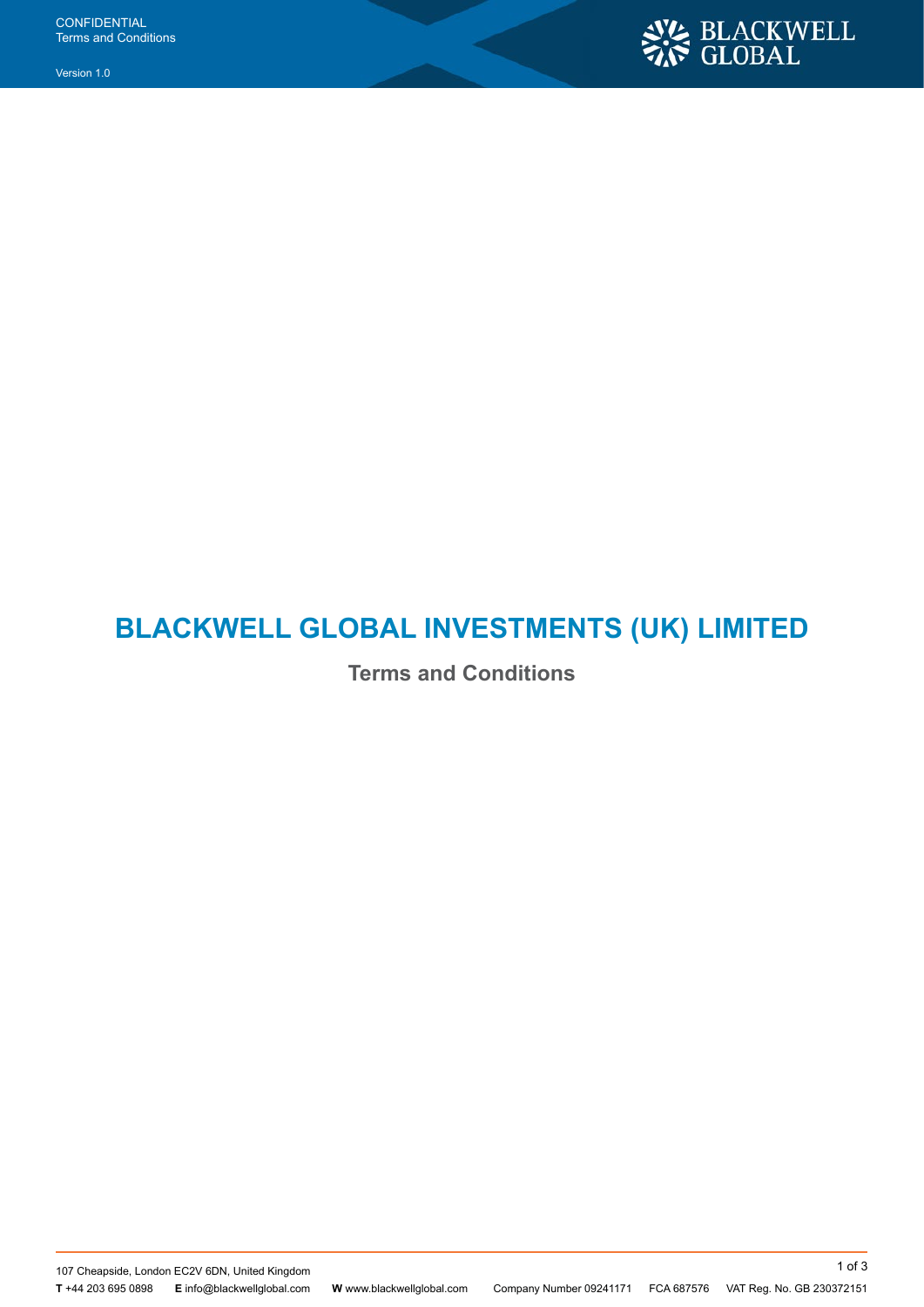## **TERMS AND CONDITIONS**

Blackwell Global Investments (UK) Limited is a limited liability company registered in England and Wales with its registered office at 107 Cheapside, London EC2V 6DN. Company Number 09241171. Blackwell Global Investments (UK) Limited is authorised and regulated by the Financial Conduct Authority. Financial Services Register Number 687576.

### **Website Terms and Conditions**

#### **General**

This website is owned and operated by Blackwell Global Investments (UK) Limited (Hereafter Blackwell Global) a company incorporated in the United Kingdom. Your access to and use of this website is subject to these terms and conditions, our Terms of Business and Customer Agreements and any other legal notices and statements contained on this website. By using this website, you agree to be subject to the terms and conditions.

The information on our website is not directed at residents of the United States or any particular country outside the UK and is not intended for distribution to, or use by, any person in any country or jurisdiction where such distribution or use would be contrary to local law or regulation. It is the responsibility of visitors to this website to ascertain the terms of and comply with any local law or regulation to which they are subject.

#### **Use of Links**

Our website may contain links to websites operated by other parties. We do not control the content or accuracy of information on such websites and do not otherwise endorse the material placed on such sites. The links are provided for your reference only and Blackwell Global excludes all liability and responsibility for the content or operation of these third party websites.

#### **Information and Data**

Blackwell Global takes care to ensure that the information provided on our website is accurate at the date of publication. However, the website is provided without warranties of any kind, either expressed or implied. We may change the information on the website without notice at any time and you will be bound by the updated terms through your continued use of the website. We will not assume any liability for any loss or damage of any kind arising out of, or caused by, whether directly or indirectly, the use of any part of the information provided.

#### **Public and Private Areas**

This website contains public and private areas. The private or client area is accessible to our clients who have opened an account and contains access to our trading platforms. The platforms allow you to open and close positions with us and give you access to account information including your open positions as well as other features.

#### **Intellectual Property**

The names, logos, trademarks, copyright and all other intellectual property rights in all of the material and software on this website are owned by Blackwell Global or its licensors. All third party owned materials contained on the website are reproduced with the permission of the respective owners. Except where necessary in order to view the information on this website on your browser, or as permitted under English law or these terms and conditions, no information or content on this website may be reproduced, adapted, uploaded to a third party, linked to, framed, performed in public, distributed or transmitted in any form by any process without our specific written consent.

#### **Privacy**

Blackwell Global will comply with the obligations imposed on us by the applicable Data Protection legislation, including the UK Data Protection Act 1998. We shall use personal information provided by you in accordance with the provisions of our Terms of Business and Customer Agreements. We will use your information for the purposes of confirming your identity, managing your profile and trading account and to enable us to provide you with the products and services that you have requested from us. Unless you advise us to the contrary, we will also communicate with you about relevant information and opportunities relating to existing and new products and services which we consider suitable for you.

#### **Limit of Liability**

To the maximum extent permitted by law, Blackwell Global accepts no liability for any costs, losses or damages suffered by you through use of or access to this website, or our failure to provide this website. Our liability for negligence, breach of contract or contravention of any law as a result of our failure to provide this website or any part of it, or for any problems with this website, which cannot be lawfully excluded, is limited, at our option and to the maximum extent permitted by law, to resupplying this website or any part of it to you, or to paying for the resupply of this website or any part of it to you. Nothing herein shall limit Blackwell Global' liability for death or personal injury caused by its negligence.